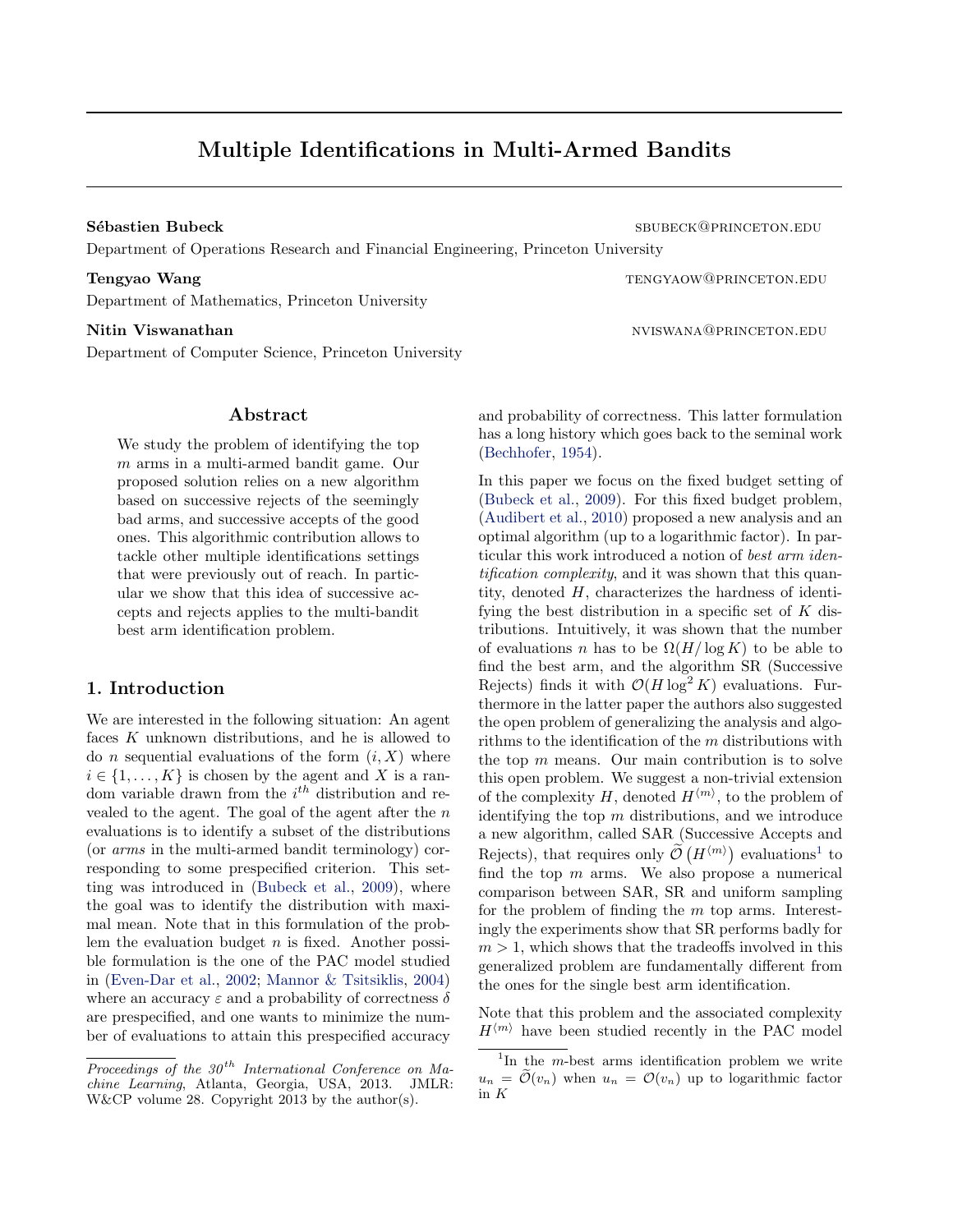<span id="page-1-0"></span>in [\(Kalyanakrishnan et al.,](#page-6-0) [2012\)](#page-6-0). The present paper is a concurrent and independent work with respect to the latter paper. In particular, the algorithm LUCB designed in [\(Kalyanakrishnan et al.,](#page-6-0) [2012\)](#page-6-0) is based on fundamentally different ideas (confidence intervals and UCB type algorithms) than the one developed in this paper.

As a by-product of our new analysis we are also able to solve an open problem of [\(Gabillon et al.,](#page-6-0) [2011\)](#page-6-0). In this paper the authors studied the setting where the agent faces M distinct best arm identification problems. A multi-bandit identification complexity was introduced, that we denote  $H^{[M]}$ . On the contrary to the setting of single best arm identification, here the algorithm proposed in [\(Gabillon et al.,](#page-6-0) [2011\)](#page-6-0) that needs of order of  $H^{[M]}$  evaluations to find the best arm in each bandit requires to know the complexity  $H^{[M]}$  to tune its parameters. Using our SAR machinery, we construct a parameter-free algorithm that identifies the best arm in each bandit with  $\tilde{\mathcal{O}}\left(H^{[M]}\right)$  evaluations<sup>2</sup>.

Both the m-best arms identification and the multibandit best arm identification have numerous potential applications. We refer the interested reader to the previously cited papers for several examples.

### 2. Problem setup

We adopt the terminology of multi-armed bandits. The agent faces  $K$  arms and he has a budget of  $n$ evaluations (or *pulls*). To each arm  $i \in \{1, ..., K\}$ there is an associated probability distribution  $\nu_i$ , supported<sup>3</sup> on  $[0, 1]$ . These distributions are unknown to the agent. The sequential evaluations protocol goes as follows: at each round  $t = 1, \ldots, n$ , the agent chooses an arm  $I_t$ , and observes a reward drawn from  $\nu_{I_t}$  independently from the past given  $I_t$ . In the m-best arms identification problem, at the end of the  $n$  evaluations, the agent selects  $m$  arms denoted  $J_1, \ldots, J_m$ . The objective of the agent is that the set  ${J_1, \ldots, J_m}$  corresponds to the set of arms with the m highest mean rewards.

Denote by  $\mu_1, \ldots, \mu_K$  the mean of the arms. In the following we assume that  $\mu_1 > \ldots > \mu_K$ . The ordering assumption comes without loss of generality, and the assumption that the means are all distinct is made for sake of notation (the complexity measures are slightly different if there is an ambiguity for the top  $m$  means). We evaluate the performance of the agent's strategy by the probability of misidentification, that is

$$
e_n = \mathbb{P}(\lbrace J_1, \ldots, J_m \rbrace \neq \lbrace 1, \ldots, m \rbrace).
$$

Finer measures of performance can be proposed, such as the simple regret  $r_n = \sum_{i=1}^m (\mu_i - \mathbb{E}_{\mu_{J_i}})$ . However, as it was argued in [\(Audibert et al.,](#page-6-0) [2010\)](#page-6-0), for a first order analysis it is enough to focus on the quantity  $e_n$ .

In the (single) best arm identification, [\(Audibert et al.,](#page-6-0) [2010\)](#page-6-0) introduced the following complexity measures. Let  $\Delta_i = \mu_1 - \mu_i$  for  $i \neq 1, \Delta_1 = \mu_1 - \mu_2$ ,

$$
H_1 = \sum_{i=1}^K \frac{1}{\Delta_i^2} \quad \text{and} \quad H_2 = \max_{i \in \{1, ..., K\}} i \Delta_i^{-2}.
$$

It is easy to see that these two complexity measures are equivalent up to a logarithmic factor since we have (see [\(Audibert et al.,](#page-6-0) [2010\)](#page-6-0))

$$
H_2 \le H_1 \le \log(2K)H_2. \tag{1}
$$

[Theorem 4, [\(Audibert et al.,](#page-6-0) [2010\)](#page-6-0)] shows that the complexity  $H_1$  represents the hardness of the best arm identification problem. While the proof of the latter result is difficult and technical, it is intuitively obvious that  $H_1$  is a lower bound on the number of evaluations necessary to identify the best arm. Indeed, merely to *check* if an arm has mean  $\mu_i$  or  $\mu^*$ , one needs to sample it of order of  $1/\Delta_i^2$  times. The surprising fact is that of order of  $H_1$  evaluations suffices to identify the best arm. Note that as far as upper bounds are concerned, the quantity  $H_2$  proved to be a useful surrogate for  $H_1$  to express the bounds on  $e_n$ .

For the  $m$ -best arms identification problem we define the following gaps and the associated complexity measures:

$$
\begin{array}{rcl} \Delta_i^{\langle m \rangle} &=& \left\{ \begin{array}{rcl} \mu_i - \mu_{m+1} & \mbox{if} & i \leq m \\ \mu_m - \mu_i & \mbox{if} & i > m \end{array} \right. , \\[5mm] H_1^{\langle m \rangle} &=& \sum_{i=1}^K \frac{1}{\left( \Delta_i^{\langle m \rangle} \right)^2} , \\[5mm] H_2^{\langle m \rangle} &=& \max_{i \in \{1, \ldots, K\}} i \left( \Delta_{(i)}^{\langle m \rangle} \right)^{-2} , \end{array}
$$

<sup>&</sup>lt;sup>2</sup>In the multi-bandit best arm identification problem we write  $u_n = \tilde{\mathcal{O}}(v_n)$  when  $u_n = \mathcal{O}(v_n)$  up to logarithmic factor in MK

<sup>&</sup>lt;sup>3</sup>One can directly generalize the discussion to  $\sigma$ subgaussian distributions.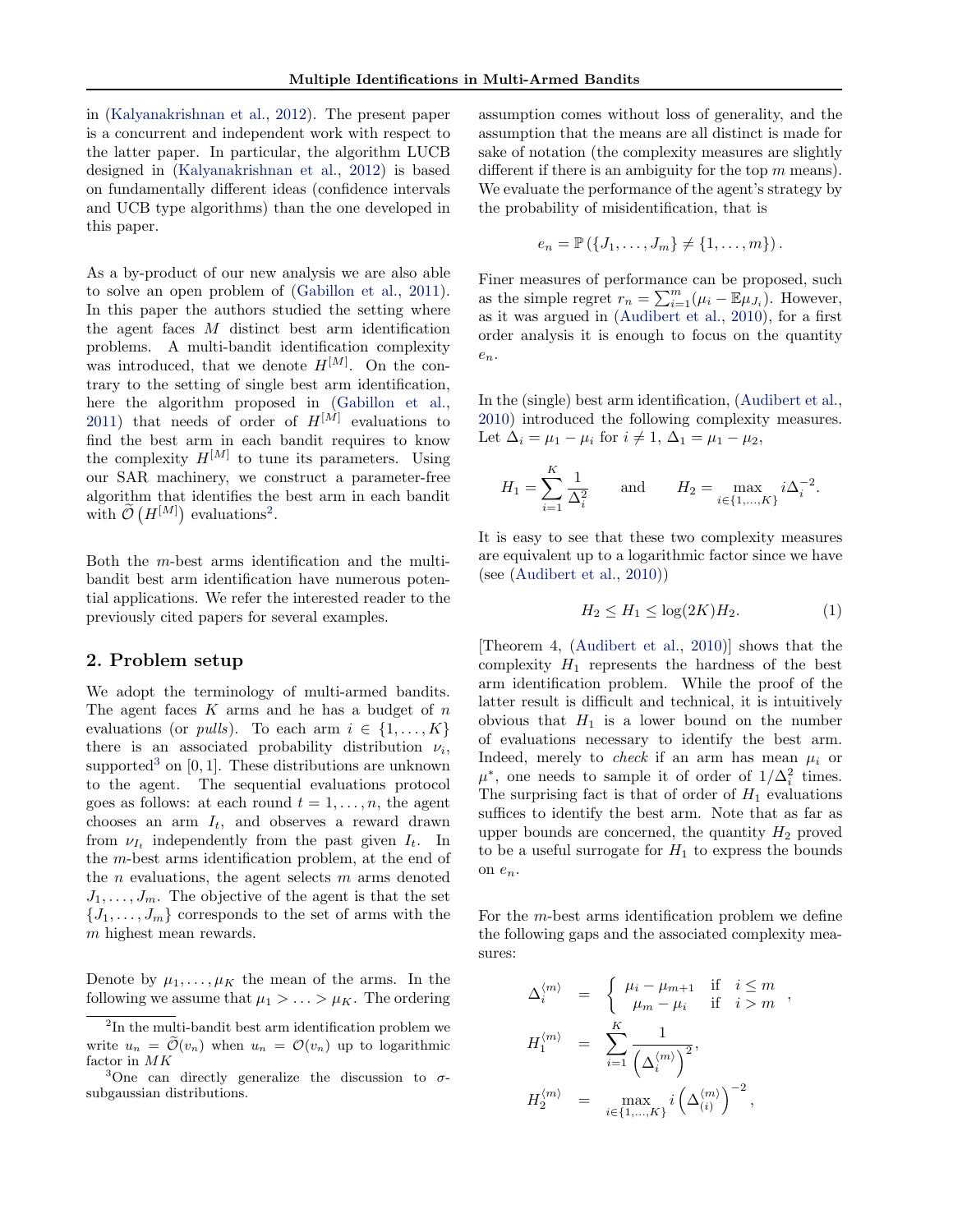where the notation  $(i) \in \{1, \ldots, K\}$  is defined such that  $\Delta_{(1)}^{\langle m \rangle} \leq \ldots \leq \Delta_{(K)}^{\langle m \rangle}$  $\binom{m}{(K)}$ . We conjecture that a similar lower bound to [Theorem 4, [\(Audibert et al.,](#page-6-0) [2010\)](#page-6-0)] with  $H_1$  replaced by  $H_1^{\langle m \rangle}$  holds true for the m-best arms identification problem. Again such a statement is pretty much obvious. Indeed assume that we know the critical values  $\mu_m$  and  $\mu_{m+1}$ . Then for each arm we have an hypothesis testing problem which corresponds to deciding whether  $\mu_i > \mu_{m+1}$  (i.e., the arm is in the m best) or  $\mu_i < \mu_m$  (i.e., the arm is not in the m best). For this hypothesis testing problem to be feasible, it is easy to see that one needs of order of  $1/\left(\Delta_i^{(m)}\right)^2$  evaluations of arm i. While this does not prove the lower bound, it strongly suggests that  $\Omega\left(H_1^{\langle m \rangle}\right)$  evaluations are necessary to identify the top  $\vec{m}$  arms.

In this paper we shall focus on positive results. In particular we will prove an upper bound on  $e_n$  that gets small when  $n = \tilde{\mathcal{O}}\left(H_2^{(m)}\right)$  (recall that by [\(1\)](#page-1-0),  $\widetilde{\mathcal{O}}\left(H_2^{\langle m \rangle}\right) \,=\, \widetilde{\mathcal{O}}\left(H_1^{\langle m \rangle}\right)$ ). This result is derived in Section  $\acute{3}$ , where we introduce our key algorithmic contribution, the SAR (Successive Accepts and Rejects) algorithm. We also present experiments for this setting in Section [5.](#page-5-0)

In Section [4](#page-4-0) we consider the framework of multibandit introduced in [\(Gabillon et al.,](#page-6-0) [2011\)](#page-6-0), where the agent faces M distinct best arm identification problems. For sake of notation we assume that each problem  $m \in \{1, \ldots, M\}$  has the same number of arms K. We also restrict our attention to the single best arm identification within each problem, but we could deal with *m*-best arms identification within each problem. We denote by  $\nu_1(m), \ldots, \nu_K(m)$  the unknown distributions of the arms in problem  $m$ . We define similarly all the relevant quantities for each problem, that is  $\mu_1(m) > ... > \mu_K(m), \Delta_1(m), ..., \Delta_K(m), H_1(m)$ and  $H_2(m)$ . Finally we denote by  $(i, m)$  the arm i in problem m. In the multi-bandit best arm identification, the forecaster performs  $n$  sequential evaluations of the form  $(I_t, m_t) \in \{1, \ldots, K\} \times \{1, \ldots, M\}$ . At the end of the n evaluations, the agent selects one arm for each problem, denoted  $(J_1, 1), \ldots, (J_M, M)$ . The objective of the agent is to find the arm with the highest mean reward in each problem, that is in this setting the probability of misidentification can be written as

$$
e_n = \mathbb{P}(\exists m \in \{1, \dots, M\} : J_m \neq 1).
$$

Following [\(Gabillon et al.,](#page-6-0) [2011\)](#page-6-0) we introduce the fol-

lowing complexity measure

$$
H_1^{[M]} = \sum_{m=1}^{M} H_1(m).
$$

Again we define a sort of weaker complexity measure by ordering the gaps. Let

$$
\Delta_1^{[M]} \le \Delta_2^{[M]} \le \cdots \le \Delta_{MK}^{[M]}
$$

be a rearrangement of  $\{\Delta_i(m): 1 \leq i \leq K, 1 \leq m \leq$ M} in ascending order, and let

$$
H_2^{[M]}=\max_{k\in\{1,\ldots,MK\}}k\left(\Delta_k^{[M]}\right)^{-2}.
$$

Similarly to the m-best arms identification problem we conjecture that the lower bound [Theorem 4, [\(Audibert et al.,](#page-6-0) [2010\)](#page-6-0)] with  $H_1$  replaced by  $H_1^{[M]}$ holds true for the multi-bandit best arm identification problem. Here we prove, using a variation of SAR, that  $n = \widetilde{O}\left(H_2^{[M]}\right)$  (recall that by [\(1\)](#page-1-0),  $\widetilde{\mathcal{O}}\left(H_2^{[M]}\right) \ = \ \widetilde{\mathcal{O}}\left(H_1^{[M]}\right)$ ) is enough to have a small probability of error  $e_n$ . This result is derived in Section [4.](#page-4-0) The improvement with respect to [\(Gabillon](#page-6-0) [et al.,](#page-6-0) [2011\)](#page-6-0) is that our strategy is parameter-free, while the theoretical Gap-E introduced in [\(Gabillon](#page-6-0) [et al.,](#page-6-0) [2011\)](#page-6-0) requires the knowledge of  $H_1^{[M]}$  to tune its parameter. Moreover the analysis of SAR is much simpler than the one of Gap-E.

For each arm i and all time rounds  $t \geq 1$ , we denote by  $T_i(t) = \sum_{s=1}^t \mathbb{1}_{I_t=i}$  the number of times arm i was pulled from rounds 1 to t, and by  $X_{i,1}, X_{i,2}, \ldots, X_{i,T_{i,t}}$ the sequence of associated rewards. Introduce  $\hat{\mu}_{i,s} =$  $\frac{1}{s}\sum_{t=1}^{s} X_{i,t}$  the empirical mean of arm i after s evaluations. Denote by  $X_{i,s}(m)$  and  $\widehat{\mu}_{i,s}(m)$  the corresponding quantities in the multi-bandit problem.

## 3. m-best arms identification

In this section we describe and analyze a new algorithm, called SAR (Sucessive Accepts and Rejects), for the m-best arms identification problem, see Figure [1](#page-3-0) for its precise description. The idea behind SAR is similar to the one for SR (Successive Rejects) that was designed for the (single) best arm identification problem, with the additional feature that SAR sometimes accepts an arm because it is confident enough that this arm is among the  $m$  top arms. Informally SAR proceeds as follows. First the algorithm divides the time (i.e., the *n* rounds) in  $K - 1$  phases. At the end of each phase, the algorithm either accepts the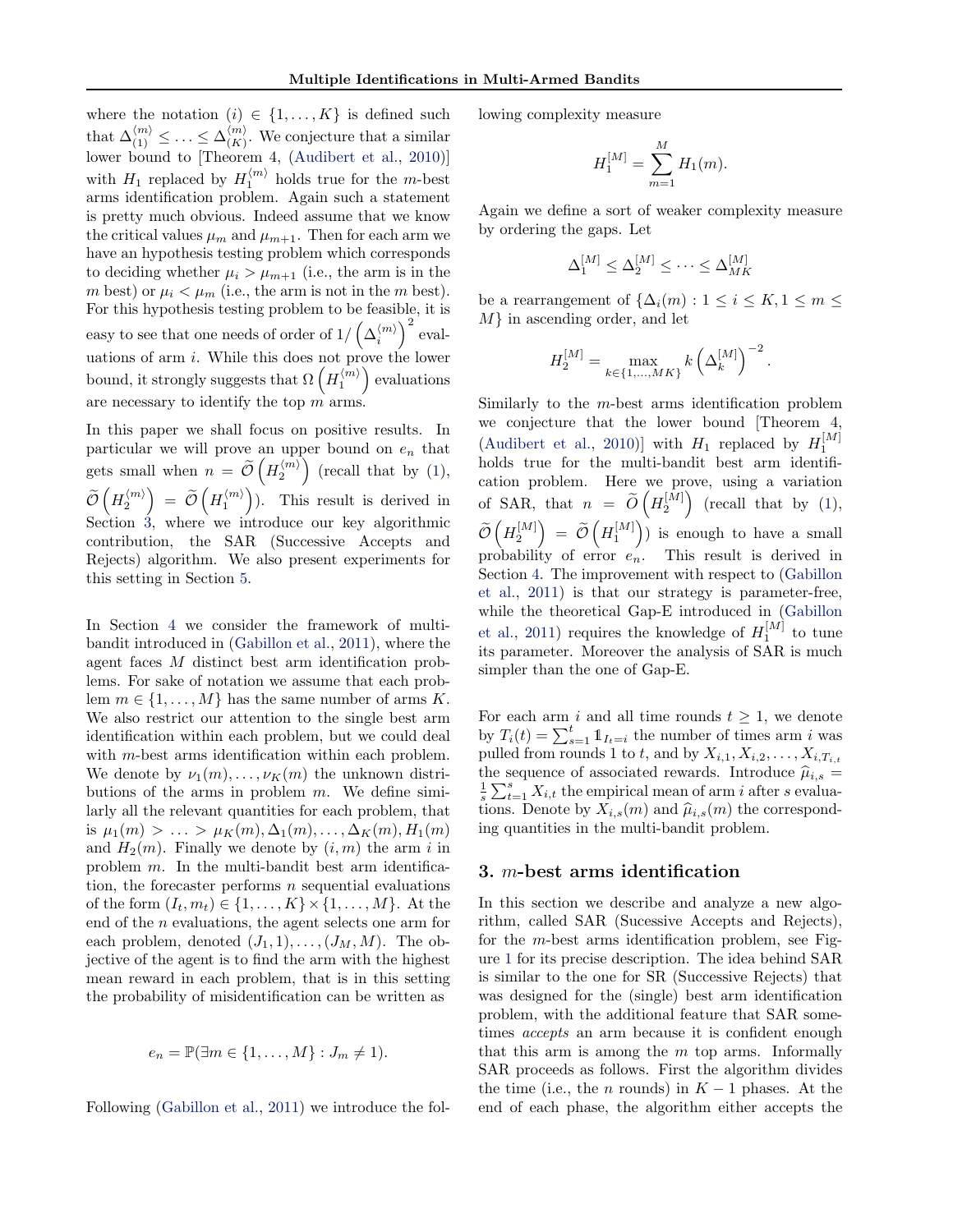<span id="page-3-0"></span>arm with the highest empirical mean or dismisses the arm with the lowest empirical mean, and in both cases the corresponding arm is deactivated. During the next phase, it pulls equally often each active arm. The key to decide whether to accept or reject during a certain phase k is to rely on estimates for the gaps  $\Delta_i^{(m)}$ . More precisely, assume that the algorithm has already accepted  $m - m(k)$  arms  $J_1, \ldots, J_{m-m(k)}$ , i.e. there is  $m(k)$  arms left to find. Then, at the end of phase k, SAR computes for the  $m(k)$  empirical best arms (among the active arms) the distance (in terms of empirical mean) to the  $(m(k) + 1)^{th}$  empirical best arm among the active arms. On the other hand for the active arms that are not among the  $m(k)$  empirical best arms, SAR computes the distance to the  $m(k)$ <sup>th</sup> empirical best arm. Finally SAR deactivates the arm  $i_k$  that maximizes these empirical distances. If  $i_k$  is currently the empirical best arm, then SAR accepts  $i_k$  and sets  $m(k + 1) = m(k) - 1$ ,  $J_{m-m(k+1)} = i_k$ , and otherwise it simply rejects  $i_k$ . The length of the phases are chosen similarly to what was done for the SR algorithm.

Theorem 1 The probability of error of SAR in the m-best arms identification problem satisfies

$$
e_n \le 2K^2 \exp\left(-\frac{n-K}{8\overline{\log}(K)H_2^{\langle m\rangle}}\right).
$$

**Proof** Consider the event  $\xi$  defined by

$$
\xi = \left\{ \forall i \in \{1, ..., K\}, k \in \{1, ..., K - 1\}, \left| \frac{1}{n_k} \sum_{s=1}^{n_k} X_{i,s} - \mu_i \right| \leq \frac{1}{4} \Delta_{(K+1-k)}^{(m)} \right\}.
$$

By Hoeffding's Inequality and an union bound, the probability of the complementary event  $\bar{\xi}$  can be bounded as follows

$$
\mathbb{P}(\bar{\xi}) \le \sum_{i=1}^{K} \sum_{k=1}^{K-1} \mathbb{P}\left(\left|\frac{1}{n_k} \sum_{s=1}^{n_k} X_{i,s} - \mu_i\right| > \frac{1}{4} \Delta_{(K+1-k)}^{(m)}\right)
$$
  

$$
\le \sum_{i=1}^{K} \sum_{k=1}^{K-1} 2 \exp(-2n_k(\Delta_{(K+1-k)}^{(m)}/4)^2)
$$
  

$$
\le 2K^2 \exp\left(-\frac{n-K}{8\overline{\log}(K)H_2^{(m)}}\right),
$$

Let 
$$
A_1 = \{1, ..., K\}
$$
,  $m(1) = m$ ,  $\overline{\log}(K) = \frac{1}{2} + \sum_{i=2}^{K} \frac{1}{i}$ ,  $n_0 = 0$  and for  $k \in \{1, ..., K - 1\}$ ,  

$$
n_k = \left[\frac{1}{\overline{\log}(K)} \frac{n - K}{K + 1 - k}\right].
$$

For each phase  $k = 1, 2, \ldots, K - 1$ :

- (1) For each active arm  $i \in A_k$ , select arm i for  $n_k$   $n_{k-1}$  rounds.
- (2) Let  $\sigma_k : \{1, \ldots, K+1-k\} \to A_k$  be the bijection that orders the empirical means by  $\hat{\mu}_{\sigma_k}(1), n_k \geq \hat{\mu}$  $\widehat{\mu}_{\sigma_k(2),n_k} \geq \cdots \geq \widehat{\mu}_{\sigma_k(K+1-k),n_k}$ . For  $1 \leq r \leq K+1-k$  define empirical gaps  $K + 1 - k$ , define empirical gaps

$$
\widehat{\Delta}_{\sigma_k(r),n_k} = \left\{ \begin{array}{c} \widehat{\mu}_{\sigma_k(r),n_k} - \widehat{\mu}_{\sigma_k(m(k)+1),n_k} \\ \text{if } r \leq m(k) \\ \widehat{\mu}_{\sigma_k(m(k)),n_k} - \widehat{\mu}_{\sigma_k(r),n_k} \\ \text{if } r \geq m(k)+1 \end{array} \right.
$$

- (3) Let  $i_k \in \text{argmax}_{i \in A_k} \Delta_{i,n_k}$  (ties broken arbitrarily). Deactivate arm  $i_k$ , that is set  $A_{k+1}$  =  $A_k \setminus \{i_k\}.$
- (4) If  $\hat{\mu}_{i_k,n_k} > \hat{\mu}_{\sigma_k(m(k)+1),n_k}$  then arm  $i_k$  is accorded that is set  $m(k+1) = m(k) 1$  and cepted, that is set  $m(k + 1) = m(k) - 1$  and  $J_{m-m(k+1)} = i_k.$

Output: The m accepted arms  $J_1, \ldots, J_m$ .

Figure 1. SAR (Successive Accepts and Rejects) algorithm for m-best arms identification.

where the last inequality comes from the fact that

$$
n_k \left(\Delta_{(K+1-k)}^{(m)}\right)^2
$$
  
\n
$$
\geq \frac{n-K}{\log(K)(K+1-k) \left(\Delta_{(K+1-k)}^{(m)}\right)^{-2}}
$$
  
\n
$$
\geq \frac{n-K}{\log(K)H_2^{(m)}}.
$$

Thus, it suffices to show that on the event  $\xi$ , the algorithm does not make any error. We prove this by induction on k. Let  $k \geq 1$ . Assume the algorithm makes no error in all previous  $k - 1$  stages, that is no bad arm  $i > m$  has been accepted and no good arm  $i \leq m$  has been rejected. Note that event  $\xi$  implies that at the end of stage  $k$ , all empirical means are within  $\frac{1}{4}\Delta_{(K+)}^{\langle m \rangle}$  $\binom{m}{K+1-k}$  of the respective true means.

Let  $A_k = \{a_1, \ldots, a_{K+1-k}\}\)$  be the set of active arms during phase  $k$ . We order the  $a_i$ 's such that  $\mu_{a_1} > \mu_{a_2} > \cdots > \mu_{a_{K+1-k}}$ . To slightly lighten the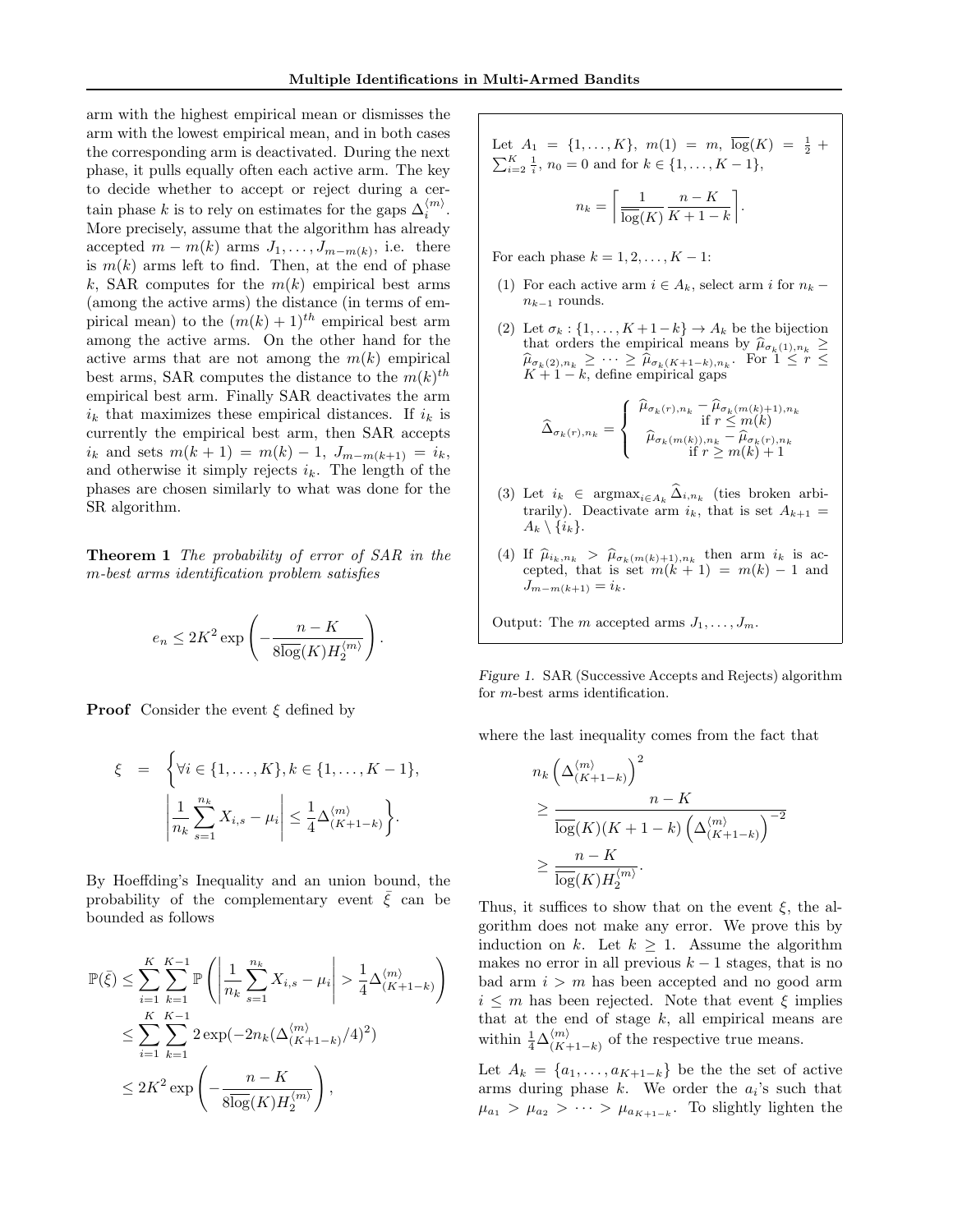<span id="page-4-0"></span>notation we denote  $m' = m(k)$  for the number of arms that are left to find in phase  $k$ . The assumption that no error occurs in the first  $k - 1$  stages implies that

$$
a_1, a_2, \ldots, a_{m'} \in \{1, \ldots, m\},\
$$

and

$$
a_{m'+1},...,a_{K+1-k} \in \{m+1,...,K\}.
$$

If an error is made at stage  $k$ , it can be one of the following two types:

- 1. The algorithm accepts  $a_i$  at stage k for some  $j \geq$  $m' + 1$ .
- 2. The algorithm rejects  $a_i$  at stage k for some  $j \leq$  $m'.$

Again to slightly shorten the notation we denote  $\sigma =$  $\sigma_k$  for the bijection (from  $\{1, \ldots, K+1-k\}$  to  $A_k$ ) such that  $\widehat{\mu}_{\sigma(1),n_k} \geq \widehat{\mu}_{\sigma(2),n_k} \geq \cdots \geq \widehat{\mu}_{\sigma(K+1-k),n_k}$ .<br>Suppose Time 1 error equity Then  $a_i = \sigma(1)$  einer Suppose Type 1 error occurs. Then  $a_j = \sigma(1)$  since if the algorithm accepts, it must accept the empirical best arm. Furthermore we also have

$$
\widehat{\mu}_{a_j,n_k} - \widehat{\mu}_{\sigma(m'+1),n_k} \ge \widehat{\mu}_{\sigma(m'),n_k} - \widehat{\mu}_{\sigma(K+1-k),n_k},\tag{2}
$$

since otherwise the algorithm would rather reject arm  $\sigma(K+1-k)$ . The condition  $a_i = \sigma(1)$  and the event  $\xi$  implies that

$$
\hat{\mu}_{a_j, n_k} \ge \hat{\mu}_{a_1, n_k}
$$
\n
$$
\Rightarrow \mu_{a_j} + \frac{1}{4} \Delta_{(K+1-k)}^{(m)} \ge \mu_{a_1} - \frac{1}{4} \Delta_{(K+1-k)}^{(m)}
$$
\n
$$
\Rightarrow \Delta_{(K+1-k)}^{(m)} > \frac{1}{2} \Delta_{(K+1-k)}^{(m)} \ge \mu_{a_1} - \mu_{a_j} \ge \mu_{a_1} - \mu_{m+1}
$$

We then look at the condition (2). In the event of  $\xi$ , for all  $i \leq m'$ , we have

$$
\hat{\mu}_{a_i, n_k} \geq \mu_{a_i} - \frac{1}{4} \Delta_{(K+1-k)}^{(m)}
$$
\n
$$
\geq \mu_{a_{m'}} - \frac{1}{4} \Delta_{(K+1-k)}^{(m)}
$$
\n
$$
\geq \mu_m - \frac{1}{4} \Delta_{(K+1-k)}^{(m)}.
$$

So there are  $m + 1$  arms in  $A_k$  (namely  $a_1, a_2, \ldots, a_{m'}, a_j$  whose empirical means are at least  $\mu_m - \frac{1}{4} \Delta_{(K+1)}^{\langle m \rangle}$  $\binom{m}{(K+1-k)}$ , which means  $\widehat{\mu}_{\sigma(m'+1),n_k} \geq \mu_m - \frac{1}{4} \Delta_{(K+1)}^{\langle m \rangle}$  $\binom{m}{(K+1-k)}$ . On the other hand,  $\widehat{\mu}_{\sigma(K+1-k),n_k} \leq \widehat{\mu}_{a_{K+1-k},n_k} \leq \mu_{a_{K+1-k}} + \frac{1}{4} \Delta_{(K+1-k)}^{(m)}$  $\binom{m}{K+1-k}$ . Therefore, using those two observations and (2) we deduce

$$
\left(\mu_{a_j} + \frac{1}{4} \Delta_{(K+1-k)}^{(m)}\right) - \left(\mu_m - \frac{1}{4} \Delta_{(K+1-k)}^{(m)}\right)
$$
\n
$$
\geq \left(\mu_m - \frac{1}{4} \Delta_{(K+1-k)}^{(m)}\right) - \left(\mu_{a_{K+1-k}} + \frac{1}{4} \Delta_{(K+1-k)}^{(m)}\right)
$$
\n
$$
\Rightarrow \Delta_{(K+1-k)}^{(m)} \geq 2\mu_m - \mu_{a_j} - \mu_{a_{K+1-k}} > \mu_m - \mu_{a_{K+1-k}}.
$$

Thus so far we proved that if there is a Type 1 error, then

$$
\Delta_{(K+1-k)}^{\langle m \rangle} > \max(\mu_{a_1} - \mu_m, \mu_m - \mu_{a_{K+1-k}}).
$$

But at stage k, only  $k - 1$  arms have been accepted or rejected, thus  $\Delta_{(K+1-k)}^{(m)} \leq \max(\mu_{a_1} - \mu_m, \mu_m \mu_{a_{K+1-k}}$ ). By contradiction, we conclude that Type 1 error does not occur.

Suppose Type 2 error occurs. The reasoning is symmetric to Type 1. In fact, if we rephrase the problem as finding the  $K - m$  worst arms instead of the  $m$  best arms, this is exactly the same as Type 1 error. Hence Type 2 error cannot occur as well. This completes the induction and consequently the proof of the theorem.

# 4. Multi-bandit best arm identification

In this section we use the idea of SAR for multi-bandit best arm identification. Here at the end of each phase we estimate the gaps  $\Delta_i(m)$  within each problem, and we reject the arm with the largest such estimated gap. Moreover if a problem is left with only one active arm, then this arm is accepted and the problem is deactivated. The corresponding strategy is described precisely in Figure [2](#page-5-0)

Theorem 2 The probability of error of SAR in the multi-bandit best arm identification problem satisfies

$$
e_n \le 2M^2 K^2 \exp\left(-\frac{n - MK}{8\overline{\log}(MK)H_2^{[M]}}\right)
$$

.

**Proof** Consider the event  $\xi$  defined by

$$
\xi = \left\{ \forall \ 1 \le i \le K, \ 1 \le m \le M, \ 1 \le k \le MK - 1, \ \left| \frac{1}{n_k} \sum_{s=1}^{n_k} X_{i,s}(m) - \mu_i(m) \right| \le \frac{1}{4} \Delta_{(MK+1-k)} \right\}.
$$

Following the same reasoning as in the proof of The-orem [1,](#page-3-0) it suffices to show that in the event of  $\xi$  the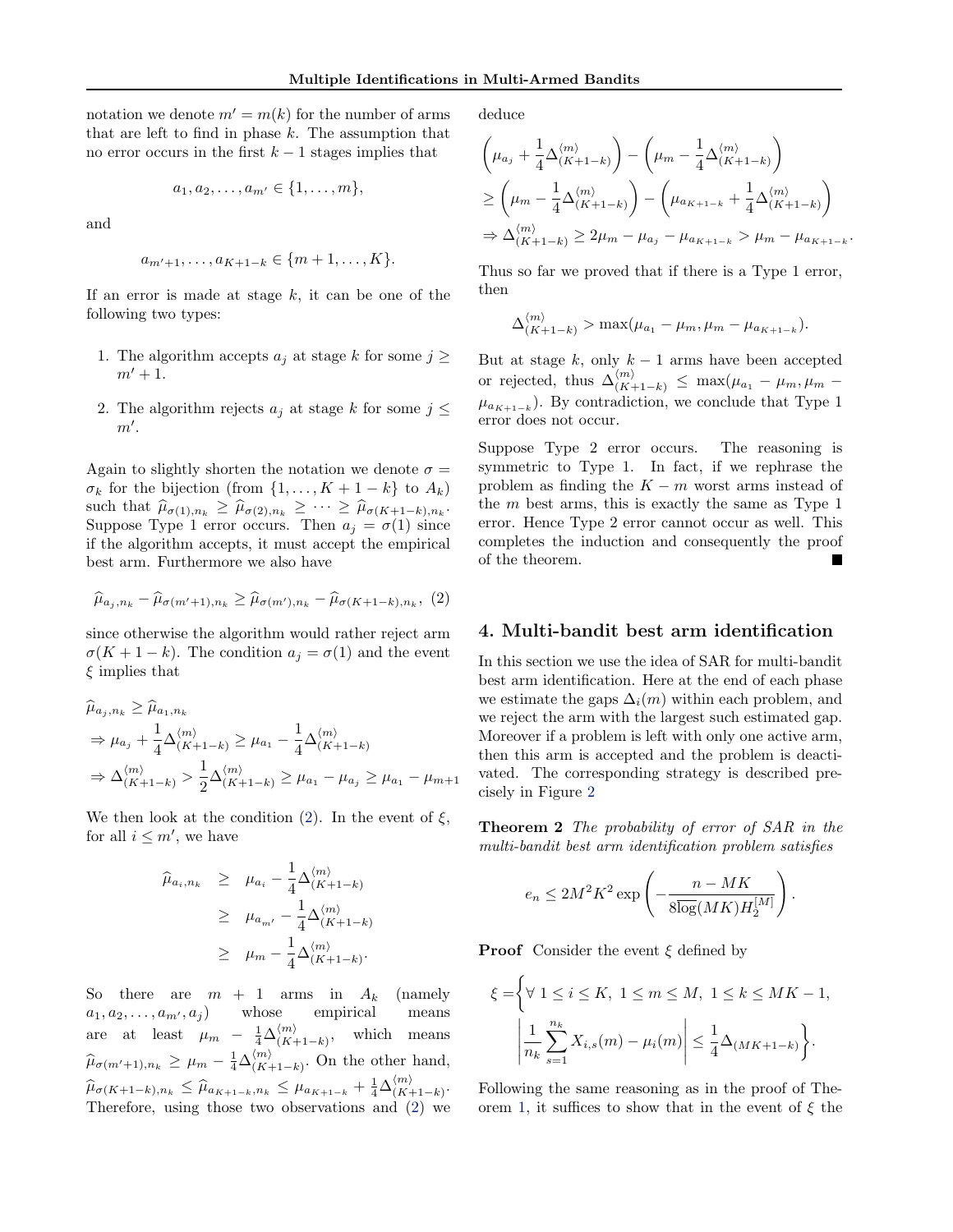<span id="page-5-0"></span>Let 
$$
A_1 = \{(1, 1), ..., (K, M)\}, \overline{\log}(MK) = \frac{1}{2} + \sum_{i=2}^{MK} \frac{1}{i}, n_0 = 0
$$
 and for  $k \in \{1, ..., MK - 1\},$   

$$
n_k = \left\lceil \frac{1}{\overline{\log}(MK)} \frac{n - MK}{MK + 1 - k} \right\rceil.
$$

For each phase  $k = 1, 2, \ldots, MK - 1$ :

- (1) For each active pair (arm, problem)  $(i, m) \in A_k$ , select arm *i* in problem m for  $n_k - n_{k-1}$  rounds.
- (2) Let  $h_k(m)$  be the arm with the highest empirical mean  $\hat{\mu}_{i,n_k}(m)$  among the active arms in the active problem m (that is such that  $(i, m) \in A_i$ ) active problem m (that is such that  $(i, m) \in A_k$ ).
- (3) If there is a problem m such that  $h_k(m)$  is the last active arm in problem  $m$ , then deactivate both the arm and the problem, and accept the arm. That is, set  $A_{k+1} = A_k \setminus \{(h_k(m), m)\}\$ and  $J_m = h_k(m)$ . Otherwise proceed to step (4).

(4) Let

$$
(i_k, m_k) \in \underset{(i,m)\in A_k}{\operatorname{argmax}} \left(\widehat{\mu}_{h_k(m),n_k}(m) - \widehat{\mu}_{i,n_k}(m)\right).
$$

(Ties broken arbitrarily.) Deactivate arm  $i_k$  in problem  $m_k$ , that is set  $A_{k+1} = A_k \setminus \{(i_k, m_k)\}.$ 

Output: The M accepted arms  $(J_1, 1), \ldots, (J_M, M)$ (where the last accepted arm is defined by the unique element of  $A_{MK}$ ).

Figure 2. SAR (Successive Accepts and Rejects) algorithm for the multi-bandit best arm identification.

algorithm makes no error. We do this by induction on the phase k of the algorithm. Let  $k \geq 1$ . Assume the algorithm makes no error in all previous  $k - 1$  stages. Then at phase  $k$ , for each active problem  $m$ , the arm  $(1, m)$  is still active. Moreover, as only  $k-1$  arms have been deactivated, one clearly has

$$
\max_{(i,m)\in A_k} (\mu_1(m) - \mu_i(m)) \geq \Delta_{(MK+1-k)}.
$$

Suppose the above maximum is achieved for the arm  $(i^*, m^*)$ , so we have

$$
\mu_1(m^*) - \mu_{i^*}(m^*) \ge \Delta_{(MK+1-k)}.\tag{3}
$$

Assume now that the algorithm makes an error at the end of phase  $k$ , i.e. some arm  $(1, m)$  is deactivated and it was not the last active arm in problem m. For this to happen, we necessarily have for some  $j \in \{2, ..., K\}$  $(e.g., j = h_k(m)),$ 

$$
\widehat{\mu}_{j,n_k}(m) - \widehat{\mu}_{1,n_k}(m) \ge \widehat{\mu}_{1,n_k}(m^*) - \widehat{\mu}_{i^*,n_k}(m^*). \tag{4}
$$

Clearly on the event  $\xi$  one has

$$
\hat{\mu}_{j,n_k}(m) - \hat{\mu}_{1,n_k}(m) \n= \hat{\mu}_{j,n_k}(m) - \mu_j(m) \n+ \mu_j(m) - \mu_1(m) + \mu_1(m) - \hat{\mu}_{1,n_k}(m) \n< \frac{1}{2} \Delta_{(MK+1-k)}.
$$

On the other hand, using (3) and  $\xi$ , one has

$$
\hat{\mu}_{1,n_k}(m^*) - \hat{\mu}_{i^*,n_k}(m^*)
$$
\n
$$
= \hat{\mu}_{1,n_k}(m^*) - \mu_1(m^*)
$$
\n
$$
+ \mu_1(m^*) - \mu_{i^*}(m^*) + \mu_{i^*}(m^*) - \hat{\mu}_{i^*,n_k}(m^*)
$$
\n
$$
\geq \frac{1}{2} \Delta_{(MK+1-k)}.
$$

Therefore,  $\hat{\mu}_{1,n_k}(m^*) - \hat{\mu}_{i^*,n_k}(m^*) > \hat{\mu}_{j,n_k}(m) -$ <br> $\hat{\mu}_{i}(m)$  contradicting (A) This completes the  $\hat{\mu}_{1,n_k}(m)$ , contradicting (4). This completes the induction and the proof. induction and the proof.

# 5. Experiments

In this section we revisit the simple experiments of [\(Audibert et al.,](#page-6-0) [2010\)](#page-6-0) in the setting of multiple identifications. Since our objective is simply to illustrate our theoretical analysis we focus on the m-best arms identification problem, but similar numerical simulations could be conducted in the multi-bandit setting and compared to the results of [\(Gabillon et al.,](#page-6-0) [2011\)](#page-6-0).

We compare our proposed strategy SAR to three competitors: The uniform sampling strategy that divides evenly the allocation budget  $n$  between the  $K$  arms, and then return the  $m$  arms with the highest empirical mean (see [\(Bubeck et al.,](#page-6-0) [2011\)](#page-6-0) for a discussion of this strategy in the single best arm identification). The SR strategy is the plain Successive Rejects strategy of [\(Audibert et al.,](#page-6-0) [2010\)](#page-6-0) which was designed to find the (single) best arm. We slightly improve it for m-best identification by running only  $K-m-1$  phases (while still using the full budget  $n$ ) and then returning the last  $m$  surviving arms. Finally we consider the extension of UCB-E to the  $m$ -best arms identification problem, which is based on a similar idea than the extension Gap-E of [\(Gabillon et al.,](#page-6-0) [2011\)](#page-6-0) for the multi-bandit best arm identification, see Figure [3](#page-6-0) for the details. Note that this last algorithm requires to know the complexity  $H_1^{\langle m \rangle}$ . One could propose an adaptive version, using ideas described in [\(Audibert](#page-6-0) [et al.,](#page-6-0) [2010\)](#page-6-0), but for sake of simplicity we restrict our attention to the non-adaptive algorithm.

In our experiments we consider only Bernoulli distributions, and the optimal arm always has parameter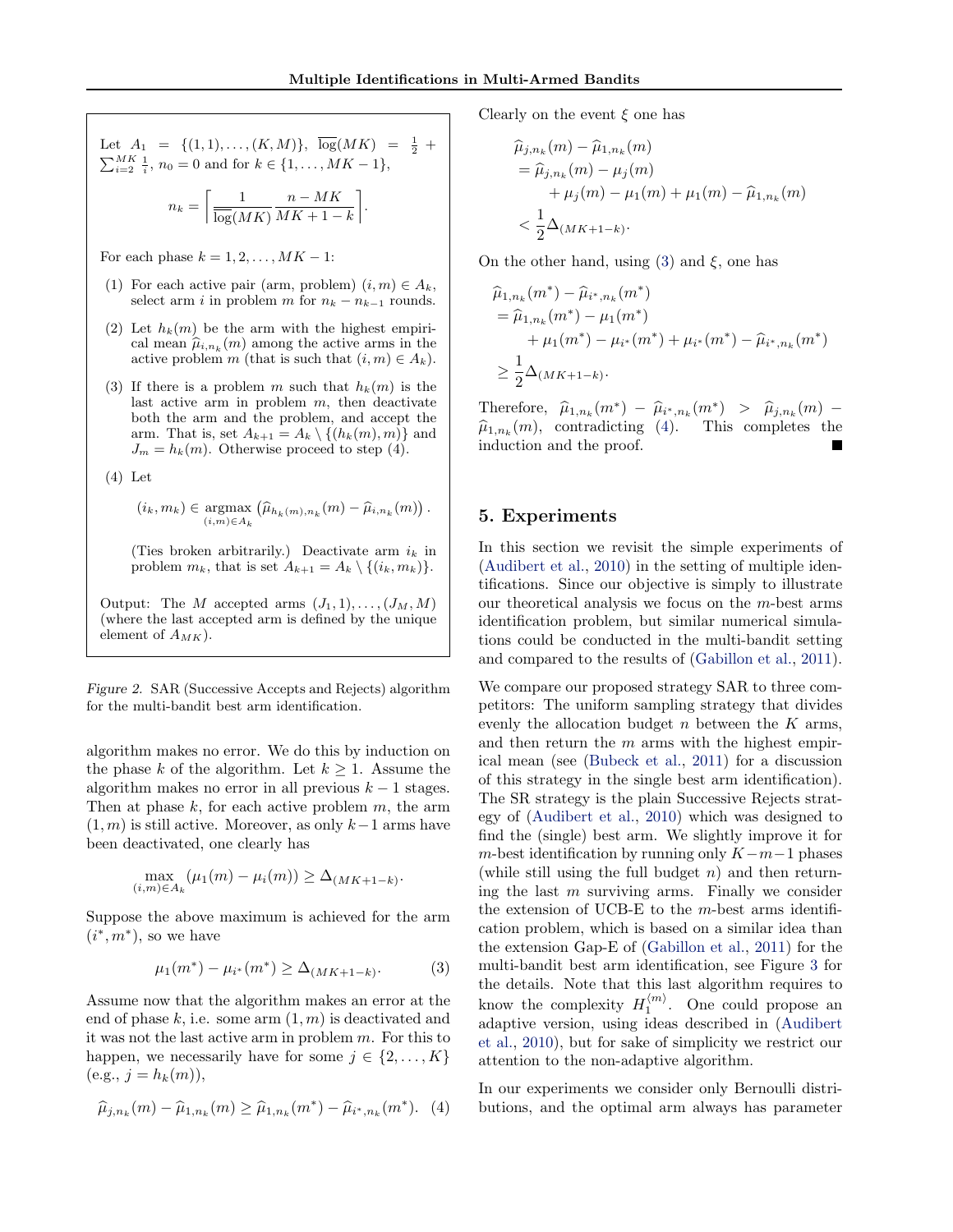<span id="page-6-0"></span>Parameter: exploration parameter  $c > 0$ . For each round  $t = 1, 2, \ldots, n$ :

(1) Let  $\sigma_t$  be the permutation of  $\{1, \ldots, K\}$  that orders the empirical means, i.e.,  $\widehat{\mu}_{\sigma_t(1),T_{\sigma_t(1)}(t-1)} \geq$  $\hat{\mu}_{\sigma_t(2),T_{\sigma_t(2)}(t-1)} \geq \cdots \geq \hat{\mu}_{\sigma_t(K),T_{\sigma_t(K)}(t-1)}.$  For  $1 \leq r \leq K$ , define the empirical gaps

$$
\label{eq:delta} \widehat{\Delta}_{\sigma_t(r),t} = \left\{ \begin{array}{c} \widehat{\mu}_{\sigma_t(r),T_{\sigma_t(r)}(t-1)} - \widehat{\mu}_{\sigma_t(m+1),T_{\sigma_t(m+1)}(t-1)} \\ \quad \text{if } r \leq m \\ \qquad \widehat{\mu}_{\sigma_t(m),T_{\sigma_t(m)}(t-1)} - \widehat{\mu}_{\sigma_t(r),T_{\sigma_t(r)}(t-1)} \\qquad \text{if } r \geq m+1 \end{array} \right.
$$

(2) Draw

$$
I_t \in \underset{i \in \{1, \ldots, K\}}{\operatorname{argmax}} -\widehat{\Delta}_{i,t} + c \sqrt{\frac{n/H_1^{(m)}}{T_i(t-1)}}.
$$

Let  $J_1, \ldots, J_m$  be the m arms with highest empirical means  $\hat{\mu}_{i,T_i(n)}$ .

Figure 3. Gap-E algorithm for the  $m$ -best arms identification problem.

1/2. Each experiment corresponds to a different situation for the gaps, they are either clustered in few groups, or distributed according to an arithmetic or geometric progression. For each experiment we plot the probability of misidentification for each strategy, varying m between 2 and  $K-1$ . The allocation budget for each experiment is chosen to be roughly equal to  $\max_{1 \leq m \leq K-1} H_1^{(m)}$ . We report our results in Figure [4.](#page-7-0) The parameters for the experiments are as follows:

- Experiment 1: One group of bad arms,  $K = 20$ ,  $\mu_{2:20} = 0.4$  (meaning for any  $j \in \{2, \ldots, 20\}, \mu_j =$ 0.4)
- Experiment 2: Two groups of bad arms,  $K = 20$ ,  $\mu_{2:6} = 0.42, \mu_{7:20} = 0.38.$
- Experiment 3: Geometric progression,  $K = 4$ ,  $\mu_i = 0.5 - (0.37)^i, i \in \{2, 3, 4\}.$
- Experiment 4: 6 arms divided in three groups,  $K = 6, \mu_2 = 0.42, \mu_{3:4} = 0.4, \mu_{5:6} = 0.35.$
- Experiment 5: Arithmetic progression,  $K = 15$ ,  $\mu_i = 0.5 - 0.025i, i \in \{2, \ldots, 15\}.$
- Experiment 6: Three groups of bad arms,  $K = 30$ ,  $\mu_{2:6} = 0.45, \mu_{7:20} = 0.43, \mu_{21:30} = 0.38.$

It is interesting to note that SR performs badly for m-best arms identification when  $m > 1$ , as it has even worse performances than the naive uniform sampling in many cases. This shows that the tradeoffs involved in finding the single best arm and finding the top  $m$ arms are fundamentally different. As expected SAR always outperforms uniform sampling, and Gap-E has slightly better performances than SAR (but Gap-E requires an extra information to tune its parameter, and the adapative version comes with no provable guarantee).

# References

- Audibert, J.-Y., Bubeck, S., and Munos, R. Best arm identification in multi-armed bandits. In Proceedings of the 23rd Annual Conference on Learning Theory  $(COLT)$ , 2010.
- Bechhofer, R. E. A single-sample multiple decision procedure for ranking means of normal populations with known variances. Annals of Mathematical Statistics, 25:16–39, 1954.
- Bubeck, S., Munos, R., and Stoltz, G. Pure exploration in multi-armed bandits problems. In Proceedings of the 20th International Conference on Algorithmic Learning Theory (ALT), 2009.
- Bubeck, S., Munos, R., and Stoltz, G. Pure exploration in finitely-armed and continuously-armed bandits. Theoretical Computer Science, 412:1832– 1852, 2011.
- Even-Dar, E., Mannor, S., and Mansour, Y. Pac bounds for multi-armed bandit and markov decision processes. In Proceedings of the Fifteenth Annual Conference on Computational Learning Theory (COLT), 2002.
- Gabillon, V., Ghavamzadeh, M., Lazaric, A., and Bubeck, S. Multi-bandit best arm identification. In Advances in Neural Information Processing Systems (NIPS), 2011.
- Kalyanakrishnan, S., Tewari, A., Auer, P., and Stone, P. Pac subset selection in stochastic multi-armed bandits. In Proceedings of the 29th International Conference on Machine Learning (ICML), 2012.
- Mannor, S. and Tsitsiklis, J. N. The sample complexity of exploration in the multi-armed bandit problem. Journal of Machine Learning Research, 5:623– 648, 2004.